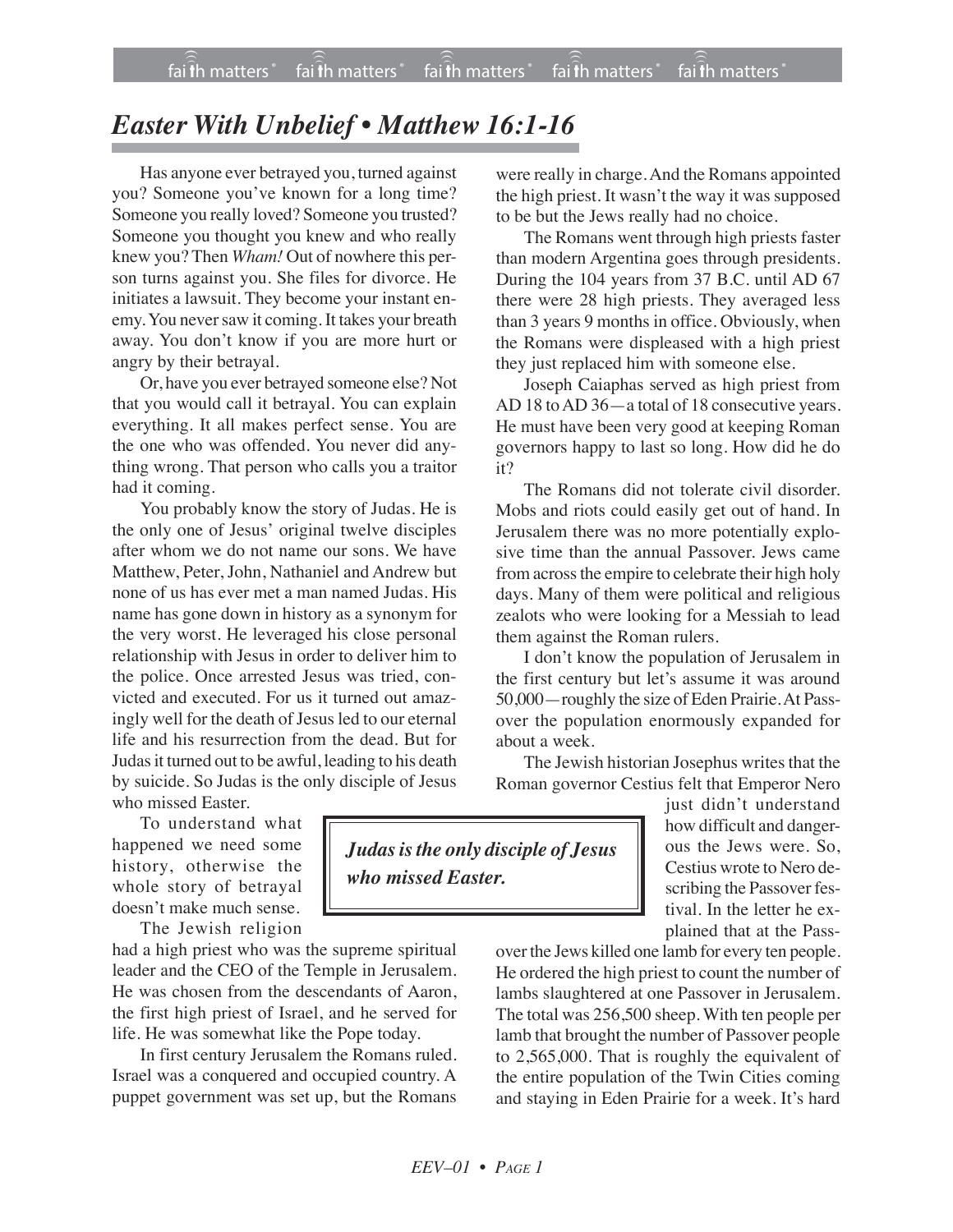to imagine the logistics of food, lodging and sanitation for so many people in such a small area. But the Roman governor was for more worried about riots and insurrection. It would take the entire Roman army to control the mob.

This helps us to crawl into the thinking of Caiaphas. As high priest he was responsible to keep the peace and quiet during Passover. The problem was Jesus. Everyone was talking about him. He attracted and persuaded large crowds with his speeches. People said he was the Messiah. All the ingredients were in place for an insurrection.

The solution? The solution was a preventative strike against Jesus before the trouble began. It would have to be done soon, fast and secretly. The risk of a daylight capture was that the crowds might come to his aid. Matthew 26:14-16 records:

Then one of the Twelve—the one called Judas Iscariot—went to the chief priests and asked, "What are you willing to give me if I hand him over to you?" So they counted out for him thirty silver coins. From then on Judas watched for an opportunity to hand him over.

Judas knew Jesus well. He knew where Jesus would be and when he would be there. He could take the police to find him in a private place under the cover of darkness. Once he was arrested the authorities could quickly dispose of Jesus and head off all the potential problems that were arising. Judas was a double agent.

And that's exactly what happened. Judas listened carefully to Jesus' plans. They had all been to the private garden on the Mount of Olives many times before. For the right price Judas led a small army straight to Jesus where he was arrested and taken to trial. Quick trials led to a hasty crucifixion. Crucifixion led to a rapid death. Jesus of Nazareth was no longer a threat. He was disposed of. Peace was preserved. Caiaphas could keep his job.

The story of what Judas did is well known to many of us. The reason why he did what he did has never been definitively answered. There are several possible explanations.

Maybe Judas sold Jesus for the money. We know he was paid thirty silver coins, although that is only the equivalent of about \$20 in our

money. It's hard to imagine anyone doing something so treacherous for so little profit.

When Matthew wrote the history of Jesus' final days before crucifixion he did something very strange. He interrupted the story with an account of Jesus visiting in the home of a man named Simon the Leper who lived in the village of Bethany just east of Jerusalem. While visiting in Simon's house a woman came up behind Jesus and poured a container of very expensive perfume on his head. Jesus' followers, probably including Judas, strongly objected that this was a waste of money. But Jesus didn't respond with anger; he responded with gratitude. He was thrilled with the generosity of someone who loved him so much that she gave to him one of her most valuable possessions. Jesus promised that her story would be retold for the rest of history wherever the Gospel was taught.

Why did Matthew interrupt the Judas story with the perfume story? Perhaps it was because he wanted his readers to see the sharp contrast between those who love Jesus with generosity and those who use Jesus for greed. The woman in Bethany wanted to give something to Jesus; Judas wanted to get something out of Jesus. Matthew wanted us to see ourselves in the mirror of history. Are we more about generosity or greed when it comes to Jesus Christ?

I still find it hard to believe Judas could dump Jesus for so little cash. Although saying that implies that a higher price might have made more sense. The truth is that no price is enough to sell out Jesus. Jesus must mean more to us than any amount of money. There is no place for greed in the thinking of a true disciple of Jesus. John fills in some of the blanks in John 12:4-6:

But one of his disciples, Judas Iscariot, who was later to betray him, objected, "Why wasn't this perfume sold and the money given to the poor? It was worth a year's wages." He did not say this because he cared about the poor but because he was a thief; as keeper of the money bag, he used to help himself to what was put into it.

Maybe Judas did what he did for money, but a better explanation for Judas' betrayal may be politics. Judas may well have been a member of the movement called Zealots that swore to do ev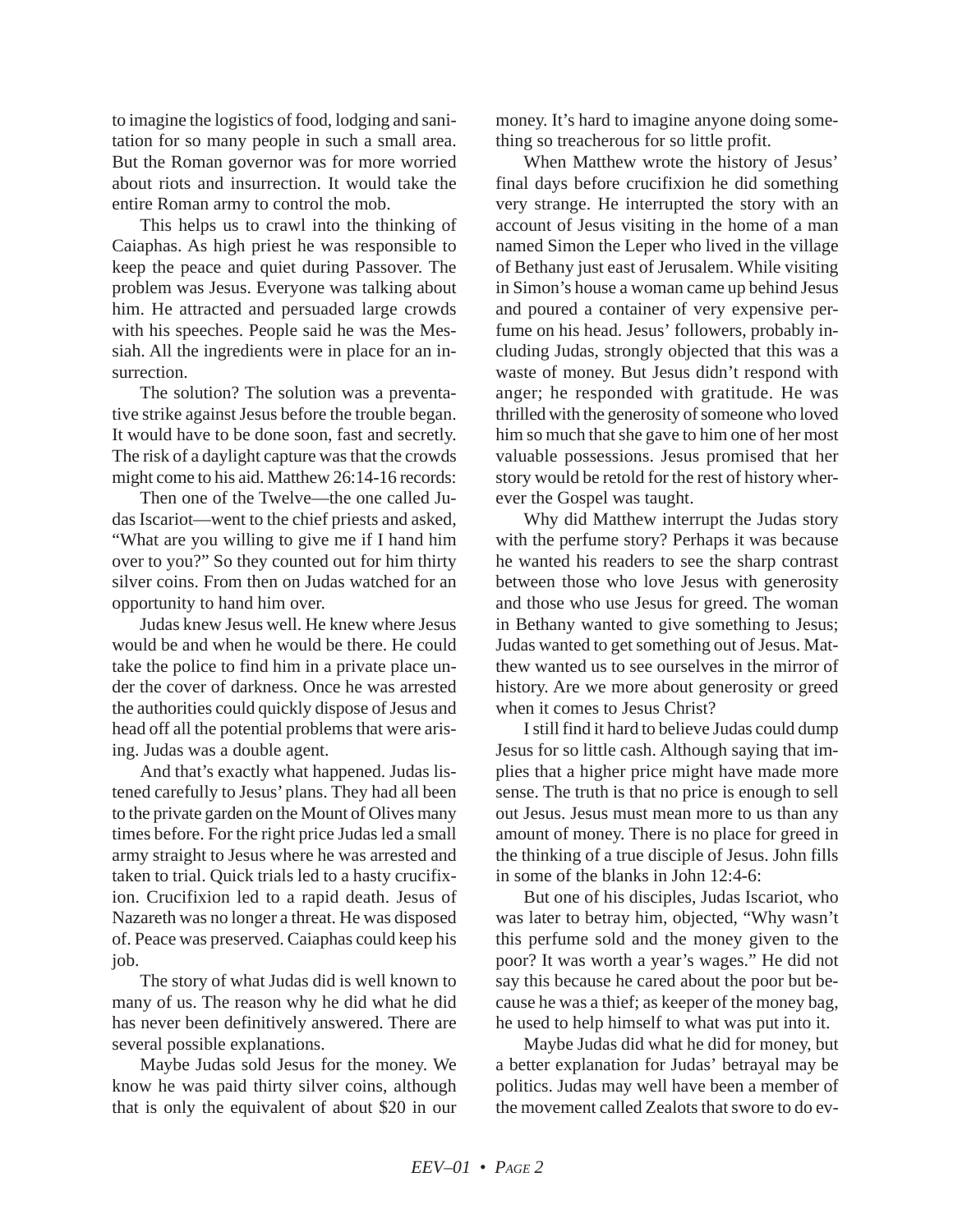erything in their power to overthrow Roman rule. The Romans would have called them terrorists. The Jews would have called them patriots.

When Judas joined Jesus he saw the potential for political revolution—a new order. At last there was a real Messiah who could gather the masses, organize an army and ruin the Romans. If he mustered a huge Jewish army, Jesus could feed them all with a miraculous multiplication of a few loaves of bread and a couple of small fish. If there were battlefield casualties, Jesus could heal them. Jesus could even bring dead soldiers back to life so they could fight another day.

But too much time passed. After three years Judas was increasingly disappointed and disillusioned with Jesus' political agenda. Jesus was

getting sidetracked with overly spiritual priorities. Jesus increasingly talked about going to Jerusalem to die. He sounded suicidal. Maybe it was time for Judas to quit on Jesus, cut his losses and move on to another candidate.

Judas wouldn't be the

first or the last to abandon a leader because things didn't go his way. Sometimes the most loyal and faithful followers turn into the most severe critics and outright enemies. It was time for Judas to dump this Jesus who never lived up to his political potential, and betrayal was a good way to end the relationship.

Maybe there's still another explanation. Maybe it was all just a mistake—a terrible misunderstanding. Perhaps Judas actually thought he was doing a good thing. To Judas it may have seemed strange that Jesus didn't see his own political potential. Maybe Judas could do something. He could shove Jesus into a confrontation with the religious, military and political authorities. If they tried to arrest Jesus, Jesus would be forced to act. He would declare himself Messiah, rally the people and overthrow the Romans. There couldn't be a better time than Passover. He just needed a little help from Judas.

Could he really have been that foolish? Did Judas really think he was smarter than Jesus Christ? He would not have been the first and certainly not the last to try to push Jesus into political action he did not want.

In the final analysis, we can't fully know why Judas betrayed Jesus. What we know for sure is that he did. Judas sold out the Son of God, the Savior of the world and his best friend.

The betrayal led to the trial, the trial to the cross and the cross to the grave. And then Judas was sorry. He wanted to go back and undo the treachery he had done. Judas returned to the religious leaders and gave back the thirty coins, but it was too little too late. Filled with remorse, Judas committed suicide. Talk about a tragedy. On the day Jesus Christ rose from the dead in the greatest miracle of eternity Judas was buried in a

*On the day Jesus Christ rose from the dead in the greatest miracle of eternity Judas was buried in a pauper's grave outside Jerusalem.*

pauper's grave outside Jerusalem. Because of his unbelief he never saw Easter. He was so near and yet so far!

What about us? Could this be our story? Whenever I read the stories in

the Bible I have a tendency to identify with the characters—their dreams, their sins, their successes and their failures. I'm David against Goliath. I'm St. Paul discouraged by critics. I'm Peter when impulsive. I'm Mary—happy with Jesus' birth and heartbroken with Jesus' suffering and death. But I just don't want to identify with Judas. He's too greedy, too selfish, too evil. I want nothing to do with him. It is too frightening to even imagine what it would be like to turn against Jesus, to turn the life of Easter into the death of eternity.

I do wonder how Judas got there—from one of Jesus' most devoted disciples to Jesus' worst enemy. There is a concept called "tipping point" that was written into a popular business book with the same name. The concept is simple: if you take very small steps in the same direction eventually you will reach a point where everything changes. We have many expressions to describe the idea in our English language: "The straw that broke the camel's back." "The frog in the kettle—raise